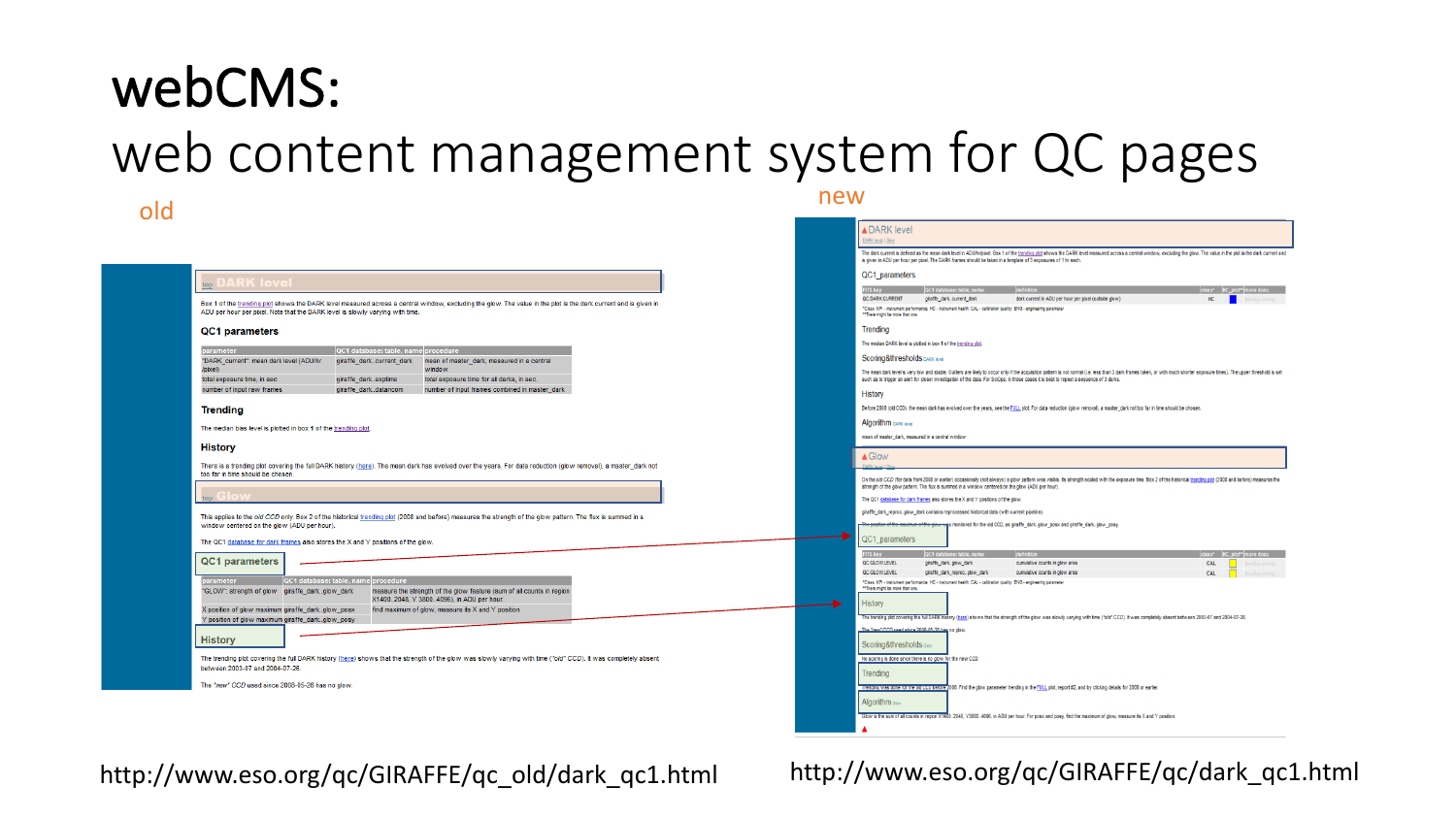### Structured

### ▲ Read noise (raw and master)

Read noise (raw and master) | BIAS level | Structure | Bad pixels

The read noise (RON) is measured as rms in a single raw frame and in the master bias frame, using in both cases a small central window 100x100 pixels wide. The RON of the master bias frame is about a factor sqrt(N) lower than the raw file RON, where N typically is 5. RON is given in electrons, calculated from the ADU value using the nominal transformation factor (CONAD = 1/gain) 2.25 e-/ADU. (The measured CONAD values are close to that value, check out here.)

#### QC1 parameters

| <b>FITS key</b>    | <b>QC1</b> database: table, name | definition                          |            | $ class^* HC_p ot^{**} more docu$ |
|--------------------|----------------------------------|-------------------------------------|------------|-----------------------------------|
| QC.OUT1.RON.RAW    | giraffe biassigma_raw            | RON value of first raw frame in ADU | KPI        | [docuSys coming]                  |
| QC.OUT1.RON.MASTER | giraffe biassigma_master         | RON value of master bias in ADU     | <b>CAL</b> | [docuSys coming]                  |

\*Class: KPI - instrument performance; HC - instrument health; CAL - calibration quality; ENG - engineering parameter \*\*There might be more than one.

#### Algorithm Read noise (raw and master)

The read noise (RON) is measured as rms in a single raw frame and in the master bias frame, using in both cases a small central window 100x100 pixels wide. Outliers below 100 and above 300 ADU are clipped.

#### Trending

Box 2 of the trending plot shows the RON of single raw BIAS frames, box 3 the RON of master bias frames.



RON plots. Box 2 shows the RON of single raw BIAS frames, box 3 the RON of master bias frames, typically constructed from 5 input raw frames.

#### Scoring&thresholds Read noise (raw and master)

The sigma\_raw is tightly scored, with dynamic thresholds following the median average of the current period. The thresholds could be made even tighter but due to the relatively small window for the noise measurement the risk of false red scores due to outlier cosmics would then increase. The window size is chosen as to minimize the larger-scale structure of the bias.

The sigma\_raw is a KPI parameter, with its reference value being 4.2 el- (from the commissioning report of the new CCD), slightly higher than the current value.

| <b>History</b> |  |
|----------------|--|
|----------------|--|

The sigma raw value is very stable over time.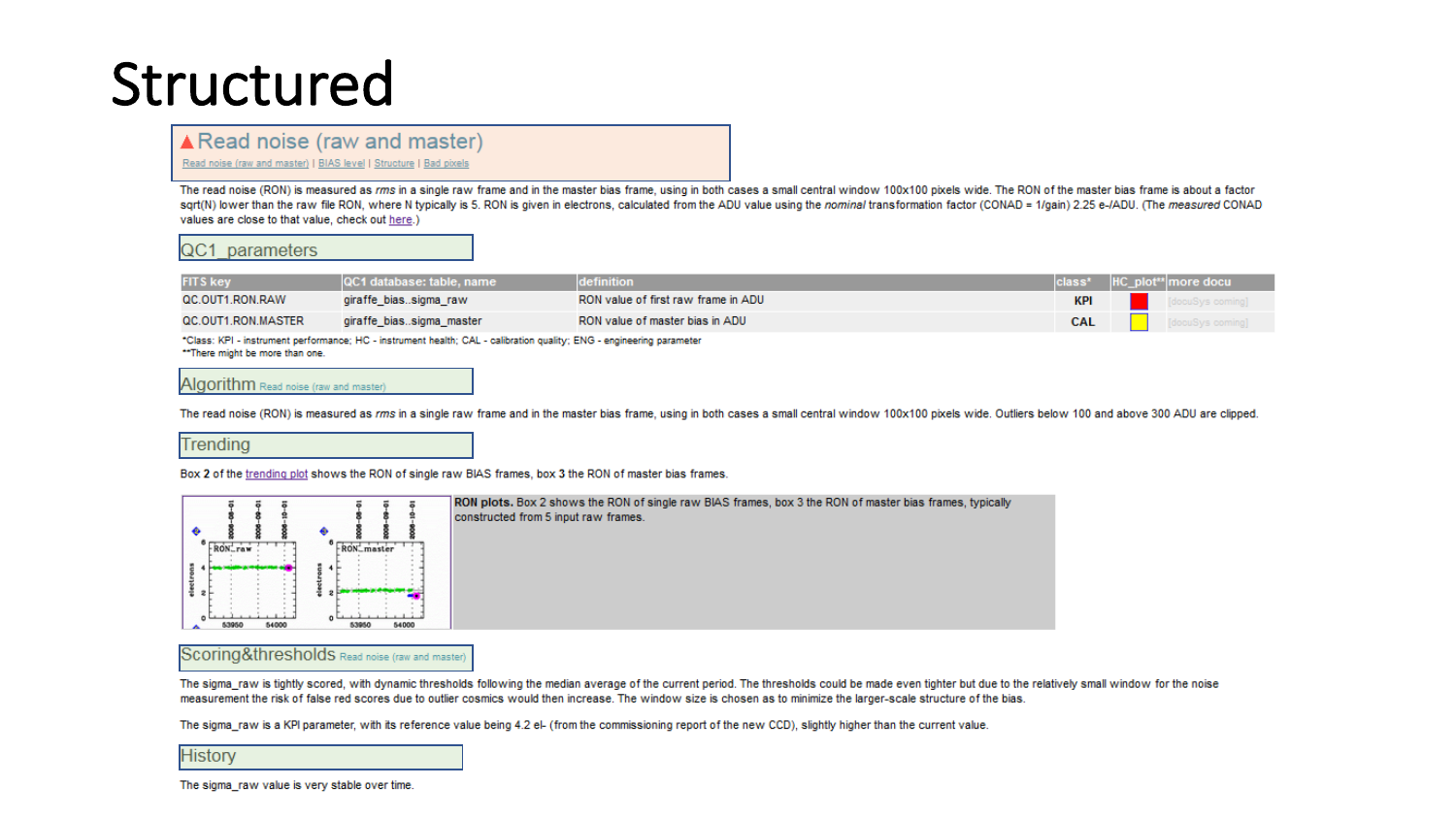## QC1 parameters: more Docu

### **A** Read noise (raw and master)

Read noise (raw and master) | BIAS level | Structure | Bad pixels

The read noise (RON) is measured as rms in a single raw frame and in the master bias frame, using in both cases a small central window 100x100 pixels wide. The RON of the master bias frame is about a factor sqrt(N) lower than the raw file RON, where N typically is 5. RON is given in electrons, calculated from the ADU value using the nominal transformation factor (CONAD = 1/gain) 2.25 e-/ADU. (The measured CONAD values are close to that value, check out here.)

### QC1\_parameters

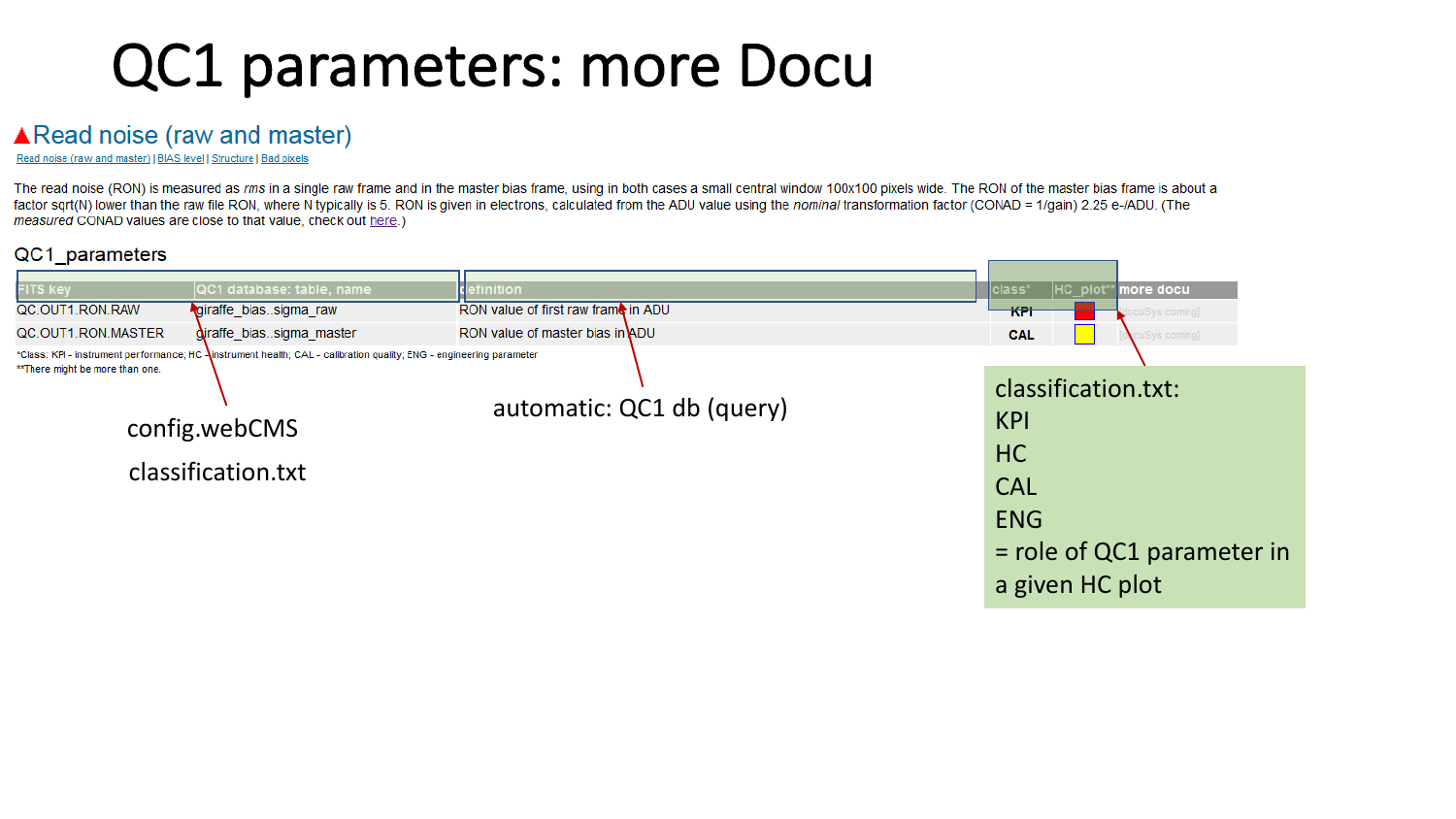## QC1 parameters: more Docu

future *webDocuSys*: dynamic queries for QC parameter docu and HC plot docu

- not yet available for instruments other than GIRAFFE
- but implemented there: click, try out, feedback welcome!

in config.webCMS set INCLUDE\_WEBDOCUSYS to NO

### ▲ Read noise (raw and master)

#### Read noise (raw and master) I BIAS level I Structure I Bad pixels

The read noise (RON) is measured as rms in a single raw frame and in the master bias frame, using in both cases a small central window 100x100 pixels wide. The RON of the master bias frame is about a factor sqrt(N) lower than the raw file RON, where N typically is 5. RON is given in electrons, calculated from the ADU value using the nominal transformation factor (CONAD = 1/gain) 2.25 e-/ADU. The measured CONAD values are close to that value, check out here.)

### QC1 parameters

| $\overline{\phantom{0}}$                                                                                             |                           |                                            |            |                            |    |                |       |
|----------------------------------------------------------------------------------------------------------------------|---------------------------|--------------------------------------------|------------|----------------------------|----|----------------|-------|
| <b>FITS key</b>                                                                                                      | QC1 database: table, name | <u>Inition</u>                             |            | class* HC_plot*" more docu |    |                |       |
| QC.OUT1.RON.RAW                                                                                                      | giraffe_biassigma_raw     | <b>RON value of first raw frame in ADU</b> |            |                            |    |                |       |
|                                                                                                                      |                           |                                            | <b>KPI</b> |                            | QC | $($ HC $)$     | (KPI) |
| QC.OUT1.RON.MASTER                                                                                                   | giraffe_biassigma_master  | RON value of master bias in ADU            | <b>CAL</b> |                            | QC | H <sub>C</sub> |       |
| *Class: KPI - instrument performance; HC - instrument health; CAL - calibration quality; ENG - engineering parameter |                           |                                            |            |                            |    |                |       |

\*\* There might be more than one, always check the link 'HC'.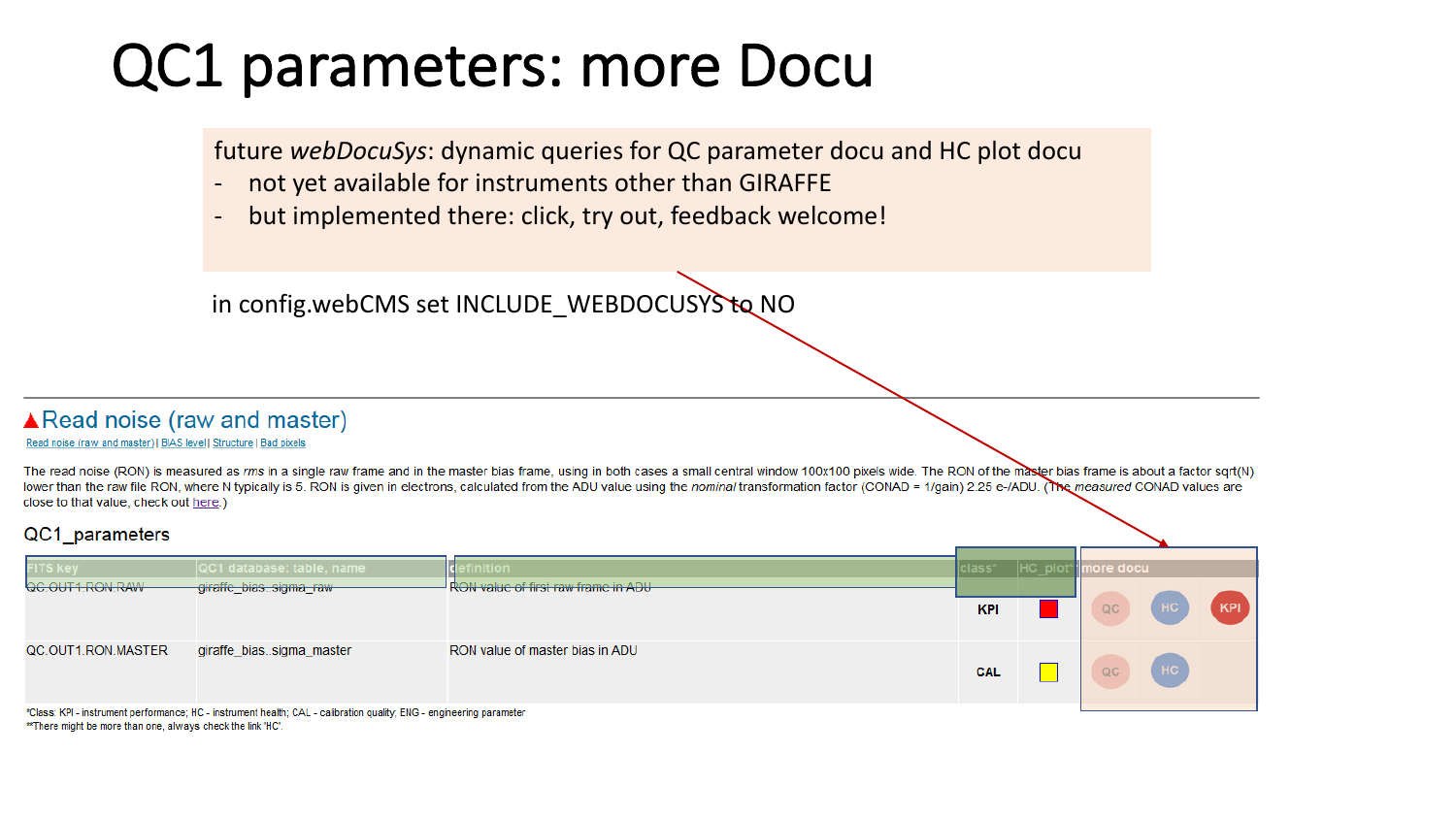# Structure 1

- each website has two branches:
	- QC\_PAGE
	- PIPELINE
- plus: HOME [index\_<instr>
- plus:
	- COMMON [privileged access]
- each BRANCH has PAGES

| <u>CAL   HC   refs   QC</u>  | Instrument components and HC pages                                                           |  |
|------------------------------|----------------------------------------------------------------------------------------------|--|
| <b>QUALITY CONTROL</b>       |                                                                                              |  |
| <b>HOME</b>                  | Click any item to find tutorial information and documentation about the corresponding Health |  |
| <b>GIRAFFE QC</b>            | These pages are also linked to the HC monitor.                                               |  |
| <b>GIRAFFE QC HOME</b>       |                                                                                              |  |
| Trending & QC1               |                                                                                              |  |
| general info                 |                                                                                              |  |
| trending & QC1               |                                                                                              |  |
| bias                         |                                                                                              |  |
| <b>dark</b>                  |                                                                                              |  |
| detector monitoring          |                                                                                              |  |
| grating stability            |                                                                                              |  |
| lamp stability               |                                                                                              |  |
| flat field quality           |                                                                                              |  |
| wavelength solution          |                                                                                              |  |
| fibre stability              |                                                                                              |  |
| fibre efficiency curves      |                                                                                              |  |
| fibre setup                  |                                                                                              |  |
| system efficiency            |                                                                                              |  |
|                              |                                                                                              |  |
| <b>GIRAFFE Health Checks</b> |                                                                                              |  |
| Pipeline                     |                                                                                              |  |
| general info                 |                                                                                              |  |
| science data                 |                                                                                              |  |
| science recipe               |                                                                                              |  |
|                              |                                                                                              |  |
| calib data<br>calib recipes  |                                                                                              |  |
|                              |                                                                                              |  |
| association map              |                                                                                              |  |
| setups                       |                                                                                              |  |
| binary tables                |                                                                                              |  |
| data types                   |                                                                                              |  |
| product names                |                                                                                              |  |
|                              |                                                                                              |  |
| FLAMES: solar spectrum       |                                                                                              |  |
| GIRAFFE                      |                                                                                              |  |
| <b>Health Checks</b>         |                                                                                              |  |
| <b>Indian Import</b>         |                                                                                              |  |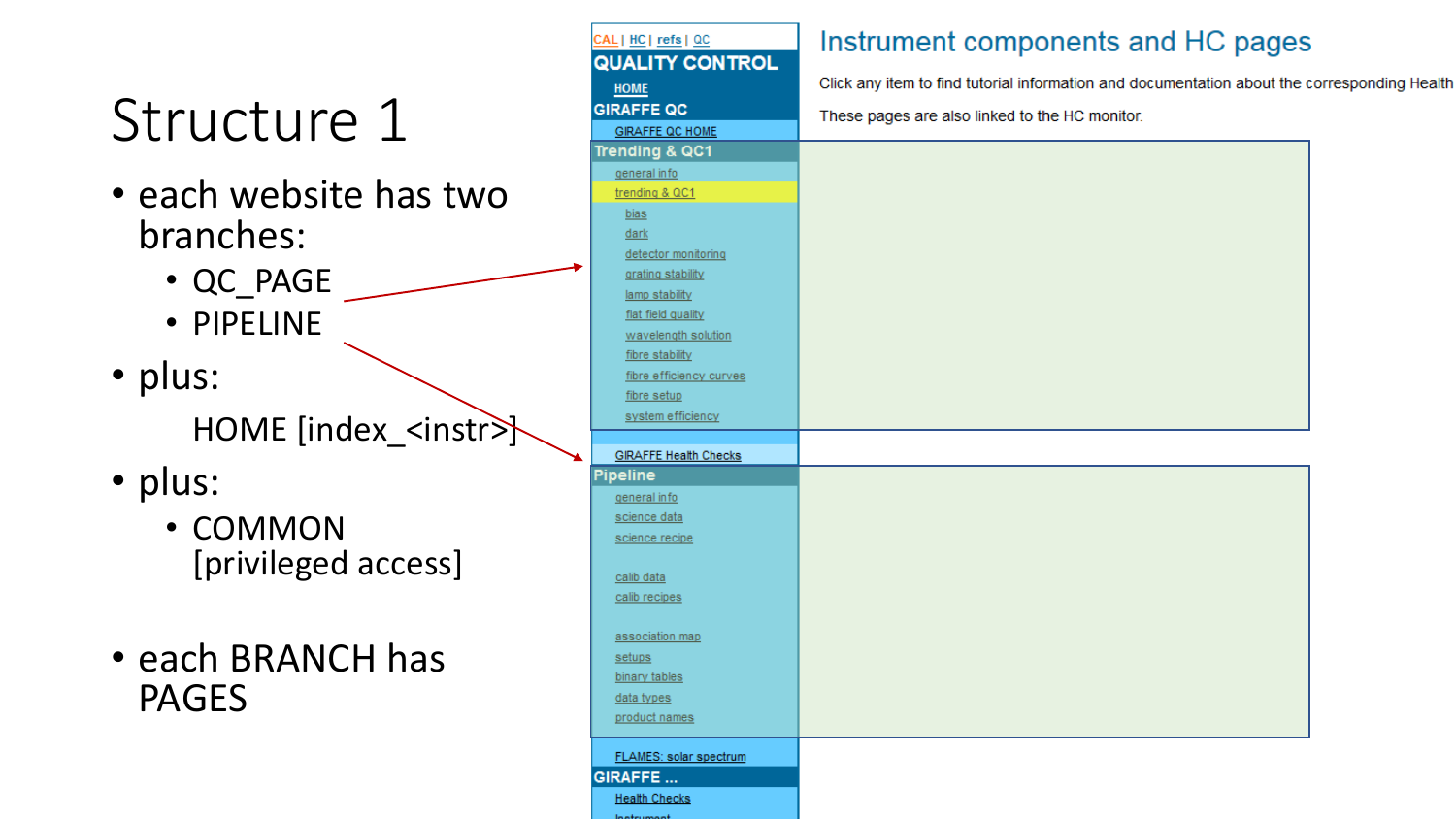# Structure 2

- each PAGE is created from several COMPONENTS
- here:
	- top\_table.txt
	- general.txt
	- temperature.txt
	- grating.txt

• …

| <b>QUALITY CONTROL</b>                  |
|-----------------------------------------|
| <b>HOME</b>                             |
| <b>GIRAFFE QC</b>                       |
| GIRAFFE QC HOME                         |
| Trending & QC1                          |
| general info                            |
| trending & QC1                          |
| blas                                    |
| dark                                    |
| detector monitorir                      |
| grating stability                       |
| lamp stablize                           |
| flat field quality                      |
| way rength solution                     |
| fore stability                          |
| fibre efficiency curves                 |
| fibre setup                             |
| system emclency                         |
| GIRAFFE Health Crecks                   |
|                                         |
| Pipeline<br>general loss                |
| scienze data                            |
| sence recipe                            |
|                                         |
| calib data                              |
| calib recipes                           |
|                                         |
| association map                         |
| setups                                  |
| blnary tables                           |
| data types                              |
| product names                           |
|                                         |
| FLAMES: solar spectrum                  |
| <b>GIRAFFE</b>                          |
| <b>Health Checks</b>                    |
| Instrument                              |
| QC links:                               |
| QC home                                 |
| Data Products<br>calChecker             |
|                                         |
| <b>HealthChecks</b><br>Reference Frames |
|                                         |

QC1 database Paranal autrep database (ESO Internal)

CAL | HC | refs | QC

#### **GIRAFFE: Grating stability** Temperature | Grating motions in X and Y | Correlation of shifts with temperature



A set of frames is measured daily to monitor the stability of the gratings and of the fiber system. These frames carry the DPR TYPE SIMLAMP,TAL (TAL = thorium-argon lamp) and are created by the arclam of the simultaneous calibration unit. The arc lamp is used to illuminate the simultaneous calibration fibres. The signal is correlated both in X (cross-disperion) and Y (dispersion) against a reference frame. There is a set of six such health check measurements, one (using the LR grating) for each slit system (Medusa1 and 2, IFU1 and 2, Argus), plus one for the HR grating and the Medusa1 slit system.

The data are also used to monitor the simlamp efficiency.

|  |  |                           | SIMLAMP, TAL frame (closeup). There are five simultaneous calibration fibres, illuminated b |  |
|--|--|---------------------------|---------------------------------------------------------------------------------------------|--|
|  |  | the simultaneous arclamp. |                                                                                             |  |
|  |  |                           |                                                                                             |  |
|  |  |                           |                                                                                             |  |
|  |  |                           |                                                                                             |  |
|  |  |                           |                                                                                             |  |
|  |  |                           |                                                                                             |  |
|  |  |                           |                                                                                             |  |
|  |  |                           |                                                                                             |  |
|  |  |                           |                                                                                             |  |
|  |  |                           |                                                                                             |  |
|  |  |                           |                                                                                             |  |
|  |  |                           |                                                                                             |  |
|  |  |                           |                                                                                             |  |
|  |  |                           |                                                                                             |  |
|  |  |                           |                                                                                             |  |
|  |  |                           |                                                                                             |  |
|  |  |                           |                                                                                             |  |
|  |  |                           |                                                                                             |  |
|  |  |                           |                                                                                             |  |
|  |  |                           |                                                                                             |  |
|  |  |                           |                                                                                             |  |
|  |  |                           |                                                                                             |  |
|  |  |                           |                                                                                             |  |

#### ▲ Temperature

Temperature | Grating motions in X and Y | Correlation of shifts with temperature

The GIRAFFE gratings have some minor thermal motions, and occasional non-thermal jumps. To control the thermal motions, the temperature sensor TEMP53 is monitored here, located on top of the grating table close to the grating.

#### QC1\_parameters

| FITS key                                                   | QC1 database: table, name                                                                                            | definition                          |            | class* HC_plot** more docu |  |  |
|------------------------------------------------------------|----------------------------------------------------------------------------------------------------------------------|-------------------------------------|------------|----------------------------|--|--|
| INS.TEMP53                                                 | giraffe_simlampins_temp53_val                                                                                        | temperature (sensor 53) in degree C | <b>ENG</b> |                            |  |  |
| "There might be more than one, always check the link 'HC'. | *Class: KPI - Instrument performance; HC - Instrument health; CAL - calibration quality; ENG - engineering parameter |                                     |            |                            |  |  |
| Trending                                                   |                                                                                                                      |                                     |            |                            |  |  |
|                                                            | As a comparison evalue, the temperature TEMP53 is plotted in box 1 and repeated in box 4 of the trending plot.       |                                     |            |                            |  |  |
| Scoring&thresholds Temperature                             |                                                                                                                      |                                     |            |                            |  |  |
| No scoring done.                                           |                                                                                                                      |                                     |            |                            |  |  |
| History                                                    |                                                                                                                      |                                     |            |                            |  |  |
| Not applicable.                                            |                                                                                                                      |                                     |            |                            |  |  |
| Algorithm Temperature                                      |                                                                                                                      |                                     |            |                            |  |  |
| Not applicable.                                            |                                                                                                                      |                                     |            |                            |  |  |

### ▲ Grating motions in X and Y

Each of the Health Check data is correlated in X and Y to a reference frame. The set of reference frames is arbitrarily taken from date 2003-07-24. The difference (X new - X ref) is plotted vs. time. The same is done for the Y (dispersion) direction.

#### QC1 parameters

[calculated by QC procedure] giraffe\_simlamp..mean\_xdiff average difference of selected line Y position against reference frame [pix]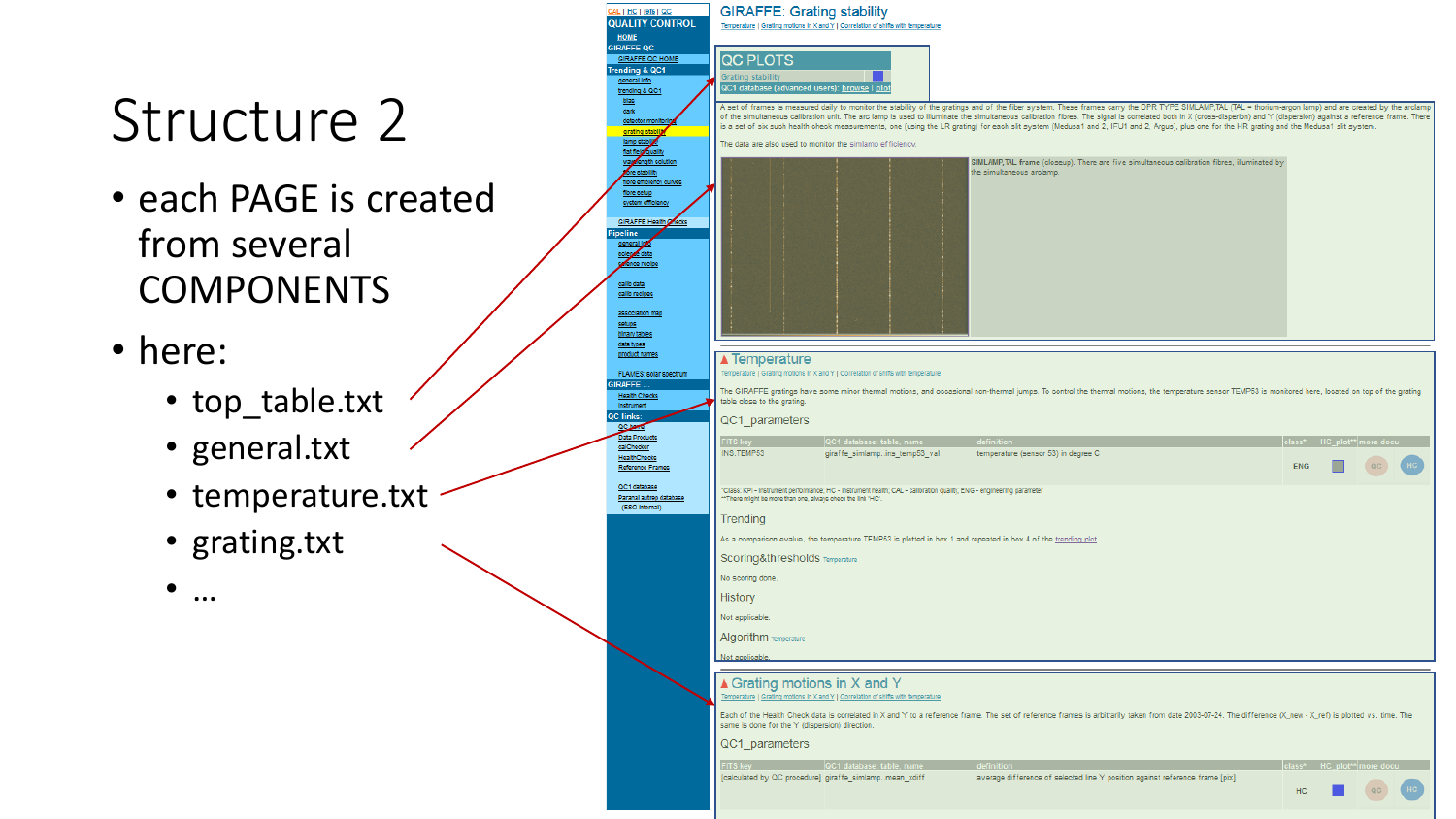## Content of component text files

- TABLES: several types
- ITEMs: few specific tags marking properties of the text file
- TEXT: plain text extracted with copy&paste, with few and simple remaining HTML tags

| ITEM_TITLE<br>item Aname               | DARK level<br>dark                                                                                                                                                                                                                                     |  |  |  |  |  |
|----------------------------------------|--------------------------------------------------------------------------------------------------------------------------------------------------------------------------------------------------------------------------------------------------------|--|--|--|--|--|
| TITLE                                  | QC1 parameters                                                                                                                                                                                                                                         |  |  |  |  |  |
| TABLE_NAME<br>TABLE_TYPE<br>TABLE_ROW1 | qc1<br>OC1 TABLE<br>QC.DARK.MASTER.MEDIAN SEP muse_darkmaster_median                                                                                                                                                                                   |  |  |  |  |  |
| TITLE                                  | Trending<br><́p>The <́a<br>href="/qc/MUSE/reports/HEALTH/trend_report_DARK_med_HC.html"><br>dark current $\langle a \rangle$ is trended for each IFU detector<br>separately. The median value computed in ADU/hr/pix is monitored.                     |  |  |  |  |  |
| TITLE                                  | Scoring&thresholds<br>√p>The dark_median is tightly scored, with dynamic<br>thresholds following the median average of the current<br>period. The only requirement on the dark current is stability on the calibration timescale. $\langle\!/p\rangle$ |  |  |  |  |  |
| TITLE                                  | History                                                                                                                                                                                                                                                |  |  |  |  |  |
|                                        | <p>February 2014: dark calibrations are taken regularly</p>                                                                                                                                                                                            |  |  |  |  |  |
|                                        | <p>2015-03-31: CHANO1 detector vessel exchanged, DET.CHIP.ID changed from psyche to egeria</p>                                                                                                                                                         |  |  |  |  |  |
|                                        | <p>2015-10-31; After intervention (detectors warmed up and vacuum recreated in the transfer lines) dark level in all quadrants</p>                                                                                                                     |  |  |  |  |  |
| TITLE                                  | Algorithm<br>Processing trims the raw data and records the overscan statistics, subtracts the bias (taking account of the                                                                                                                              |  |  |  |  |  |

king account of the overscan, if --overscan is not "none") from each raw input image, converts them from adu to count, scales them according to their exposure time, and combines them using input parameters. The combined image is normalized to 1 hour exposure time. The median level of master dark is calculated for each detector (i.e. channel/IFU).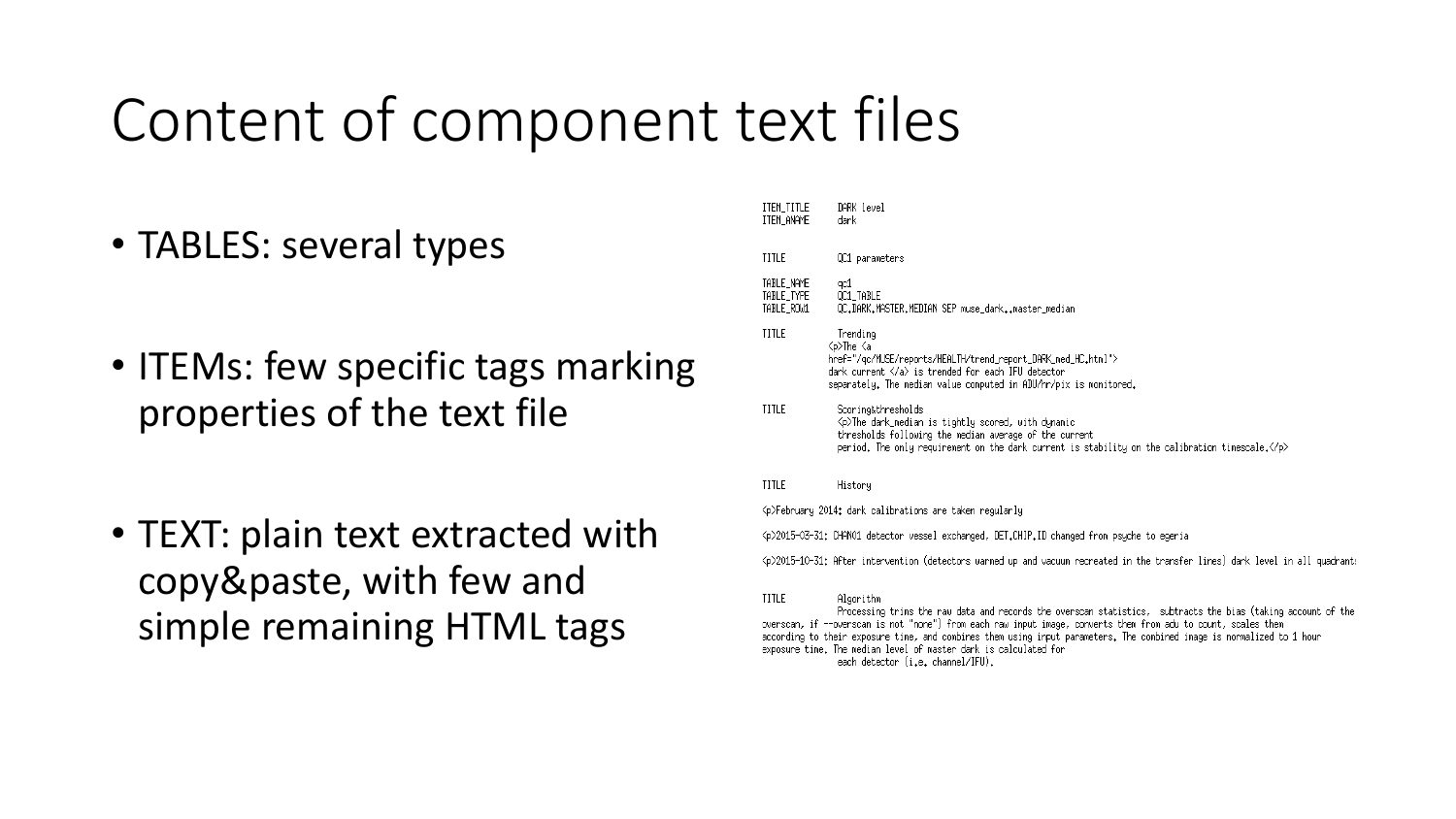### TABLES 1

• Tables are used for structured content

### • Example: TOP\_TABLE

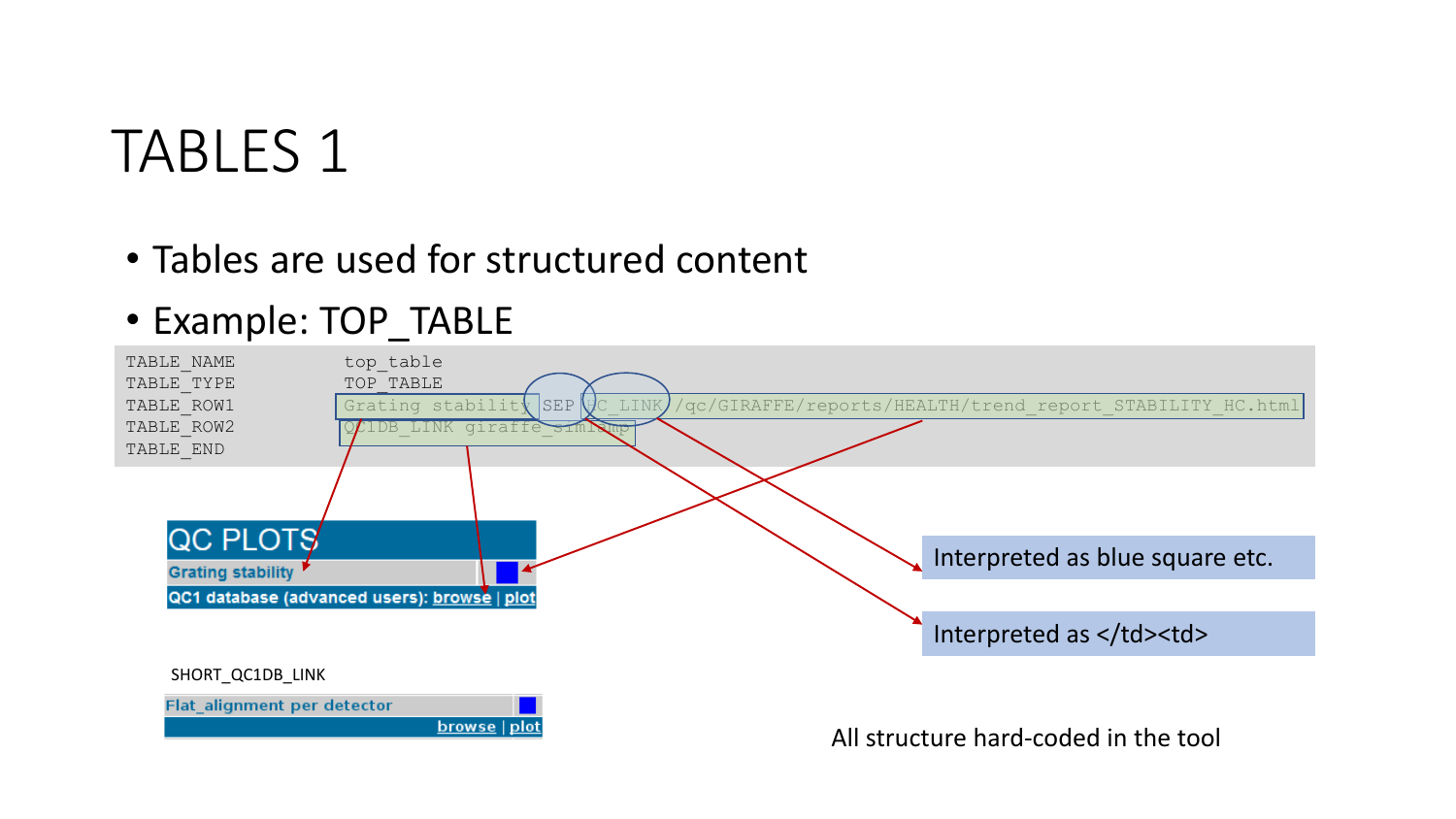## TABLES 2

Interpreted as <a href=...></a>

- Tables are used for figures
- Example: FIGURE\_1A



All structure hard-coded in the tool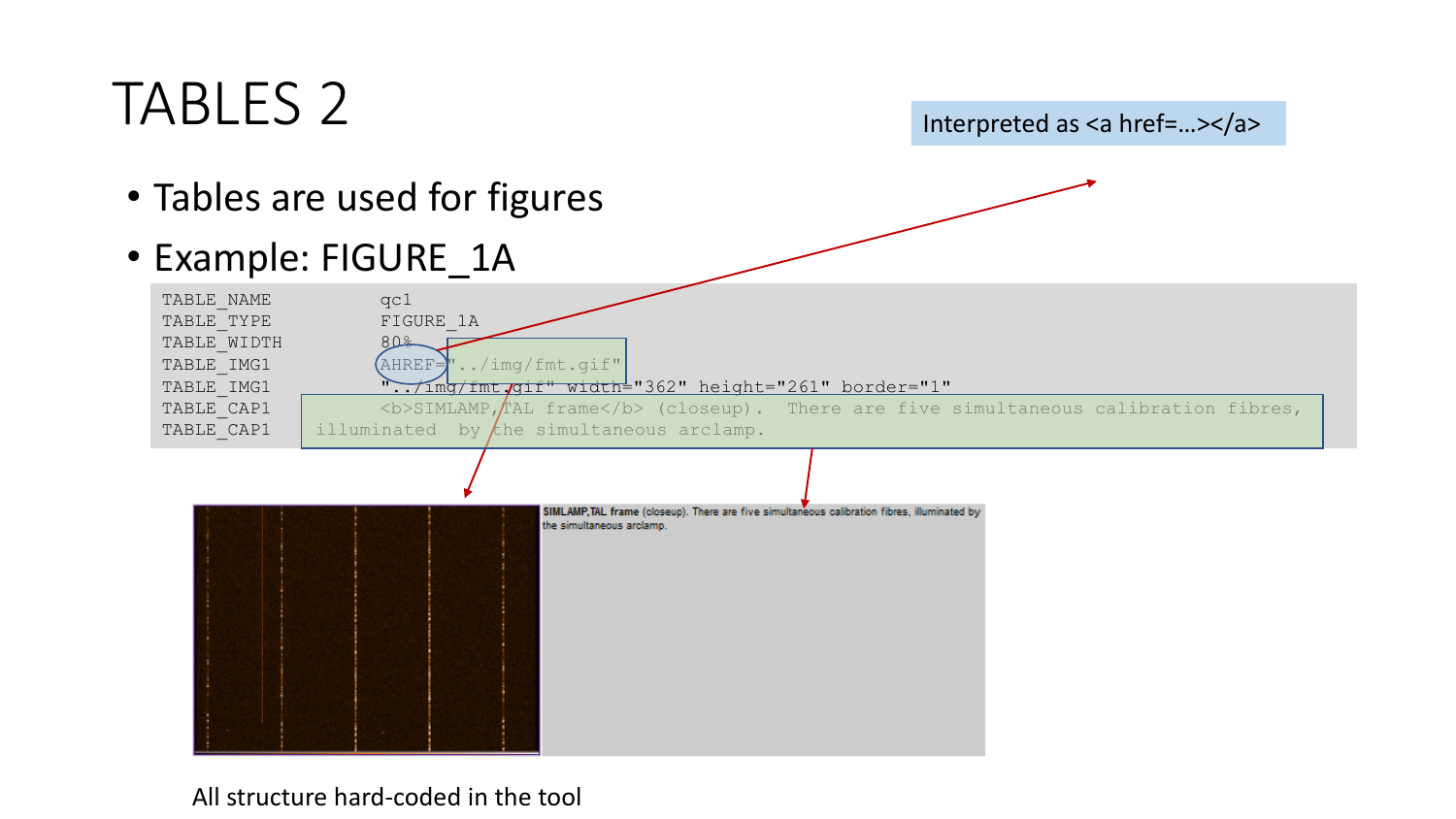### TABLES 3

- TABLES are used for structured content
- Example: QC1 TABLE

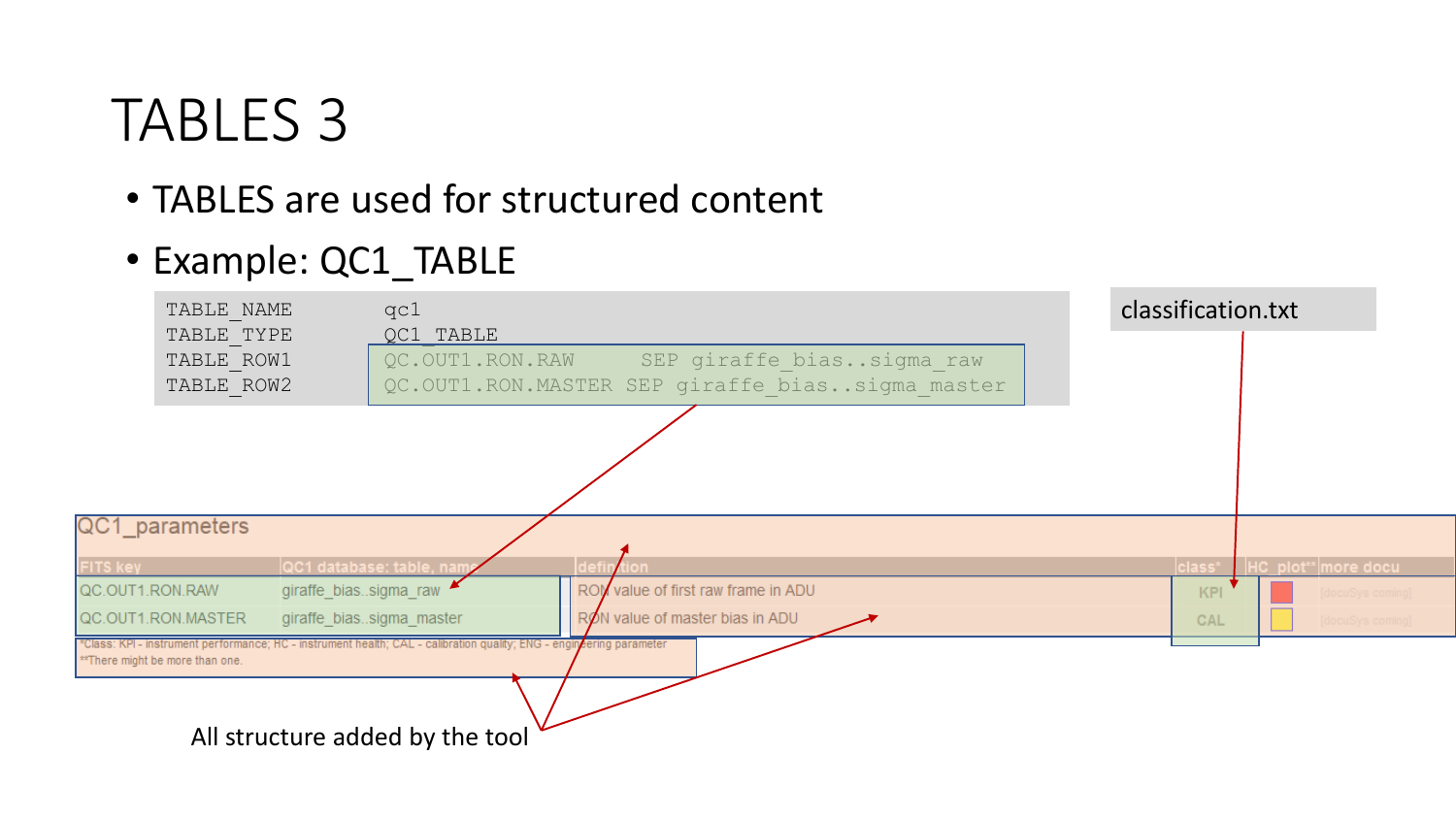#### TITLE Trending

<p>The <a href="/qc/GIRAFFE/reports/HEALTH/trend\_report\_FFLOC\_HC.html" target="\_blank">trending plot</a> follows the number of fibres found by the pipeline. The "Health" plot has the HC data only, the "all" plot has all measured data (HC and calibration plan). Usually the "all" plot will have the same, or almost the same number of fibres and just show a denser time coverage. The signal from the last few fibres usually does not fall completely onto the CCD, and is truncated by the pipeline. Depending on wavelength, the index of the last complete fibre may vary.

<p>Another reason for changes of this number may be a broken (or fixed) fibre.

<p>The plot is particularly important for the Medusa fibre systems since they point the fibres to individual targets. A missing fibre means a missing target. For the IFU and the Argus system, a missing fibre results in a missing spatial pixel.  $\langle p \rangle$ 

| TABLE NAME              | fia1                                                     |
|-------------------------|----------------------------------------------------------|
| TABLE <sup>-</sup> TYPE | FIGURE 1A                                                |
| TABLE WIDTH             | 80%                                                      |
| TABLE <sup>T</sup> IMG1 | AHREF="/img/FFLOC HC1.png"                               |
| TABLE <sup>T</sup> IMG1 | "/img/FFLOC HC1.png" width="132" height="126" border="1" |
| TABLE CAP1              | Number of fibres located in Medusal HC files.            |

<p>Find an overview of the arrangement of the fibres <a href="/qc/GIRAFFE/qc/fibre\_setup.html">here</a>.

**Trending** 

The trending plot follows the number of fibres found by the pipeline. The "Health" plot has the HC data only, the "all" plot has a measured data (HC and calibration plan). Usually the "all" plot will have the same, or almost the same number of fibres and just show a denser time coverage. The signal from the last few fibres usually does not fall completely onto the CCD, and is truncated by the pipeline. Depending on wavelength, the index of the last complete fibre may vary.

Another reason for changes of this number may be a broken (or fixed) fibre.

The plot is particularly important for the Medusa fibre systems since they point the fibres to individual targets. A missing fibre means a missing target. For the IFU and the Argus system, a missing fibre results in a missing spatial pixel.



Find an overview of the arrangement of the fibres here

### TEXT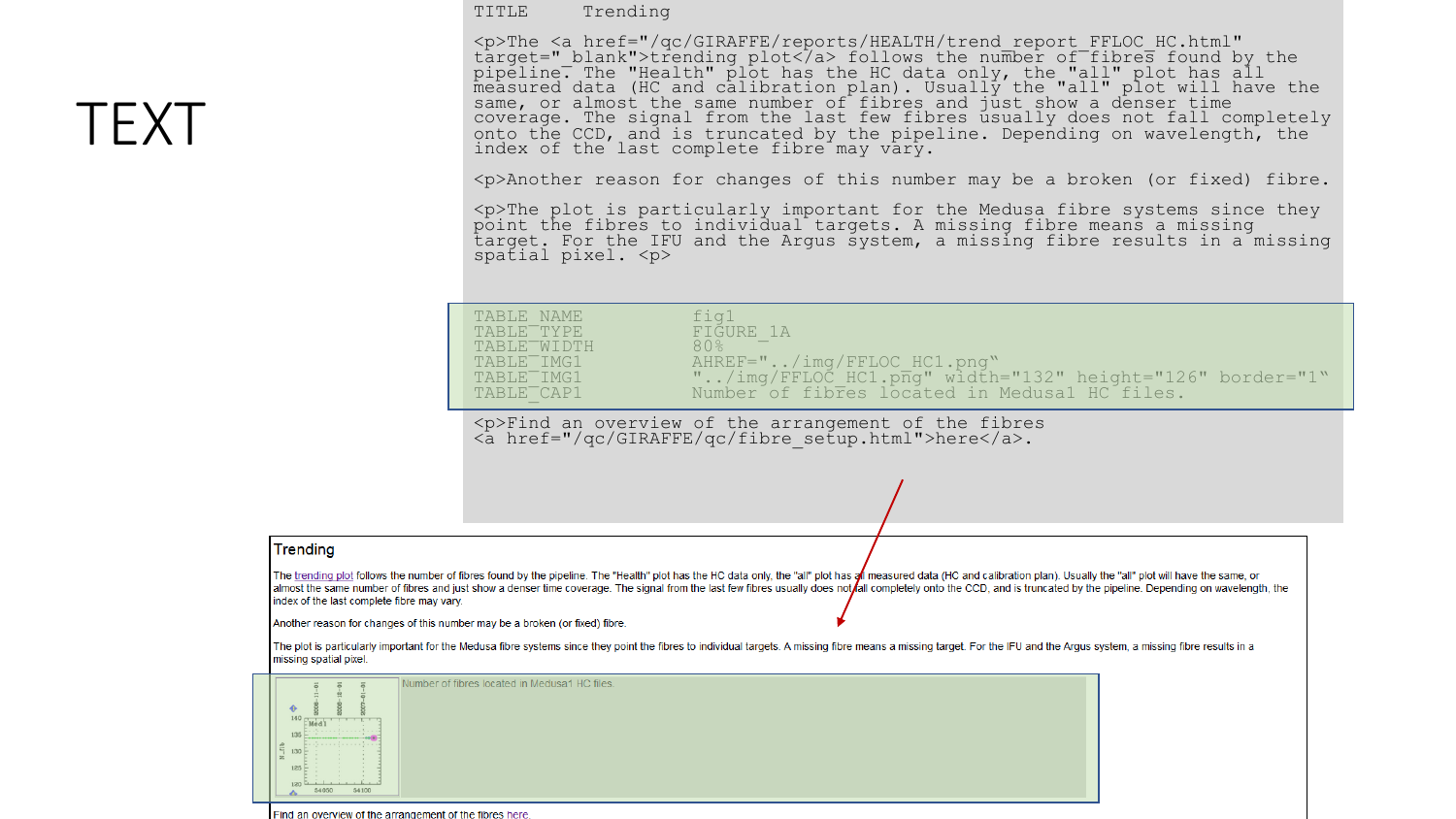### Tool documentation

- http://www.eso.org/~qc/tqs/webCMS.html principles, structure
- http://www.eso.org/~qc/tqs/syntax webCMS.html complete list of TABLE TYPEs and other structure elements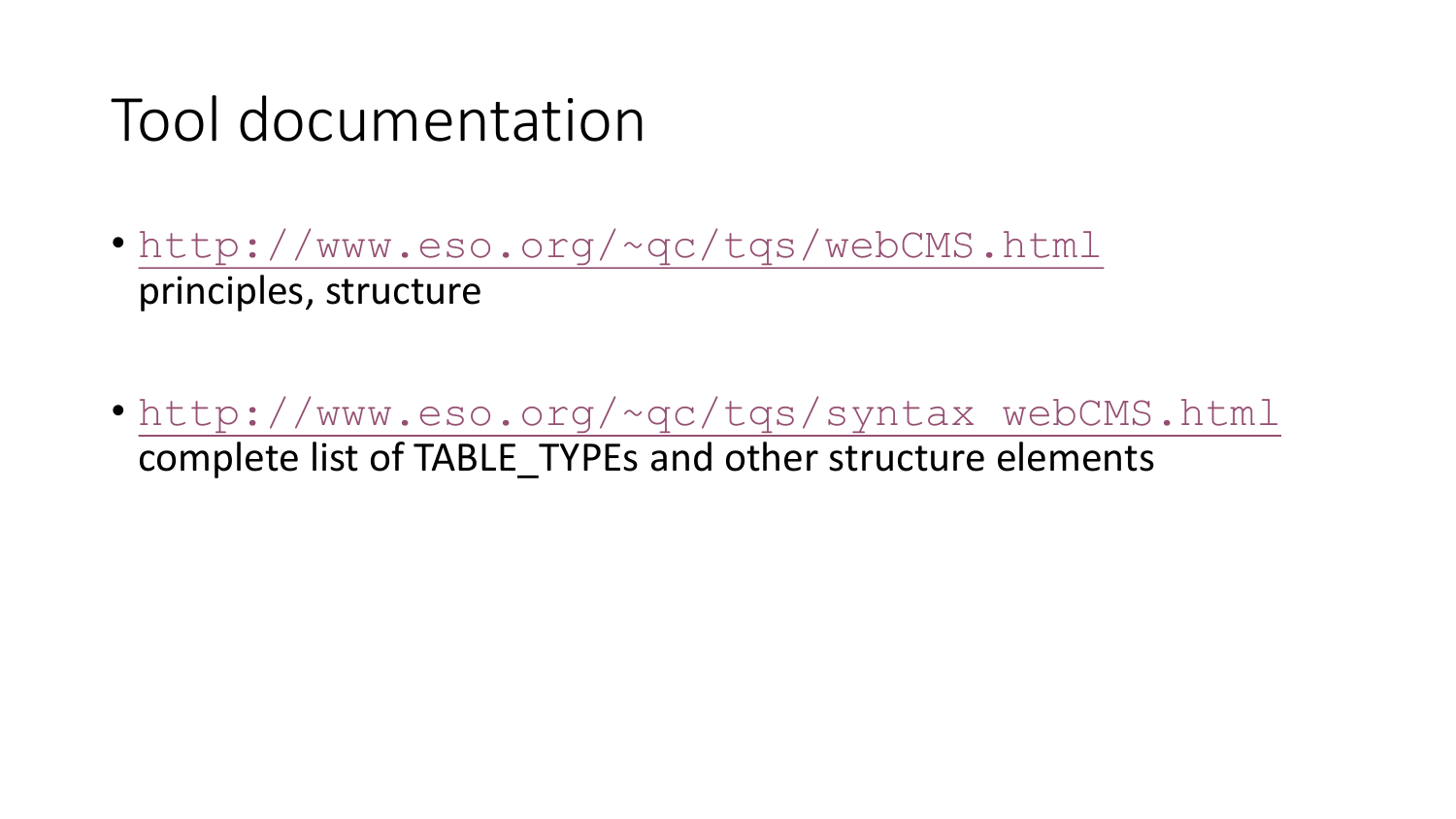## Who, what, when

| <b>VISIR</b><br><b>KMOS</b><br><b>GRAVITY</b><br><b>ESPRESSO</b>                  | <b>Burkhard</b> |  |
|-----------------------------------------------------------------------------------|-----------------|--|
| FORS <sub>2</sub><br>HAWK-I<br><b>MUSE</b><br><b>OMEGACAM</b>                     | Danuta          |  |
| <b>UVES</b><br><b>SINFONI</b><br><b>AMBER</b><br><b>PIONIER</b><br><b>MATISSE</b> | <b>Isabelle</b> |  |
| <b>NACO</b><br><b>X-SHOOTER</b><br><b>SPHERE</b><br><b>VIRCAM</b>                 | <b>Wolfgang</b> |  |

### Timeline - till summer